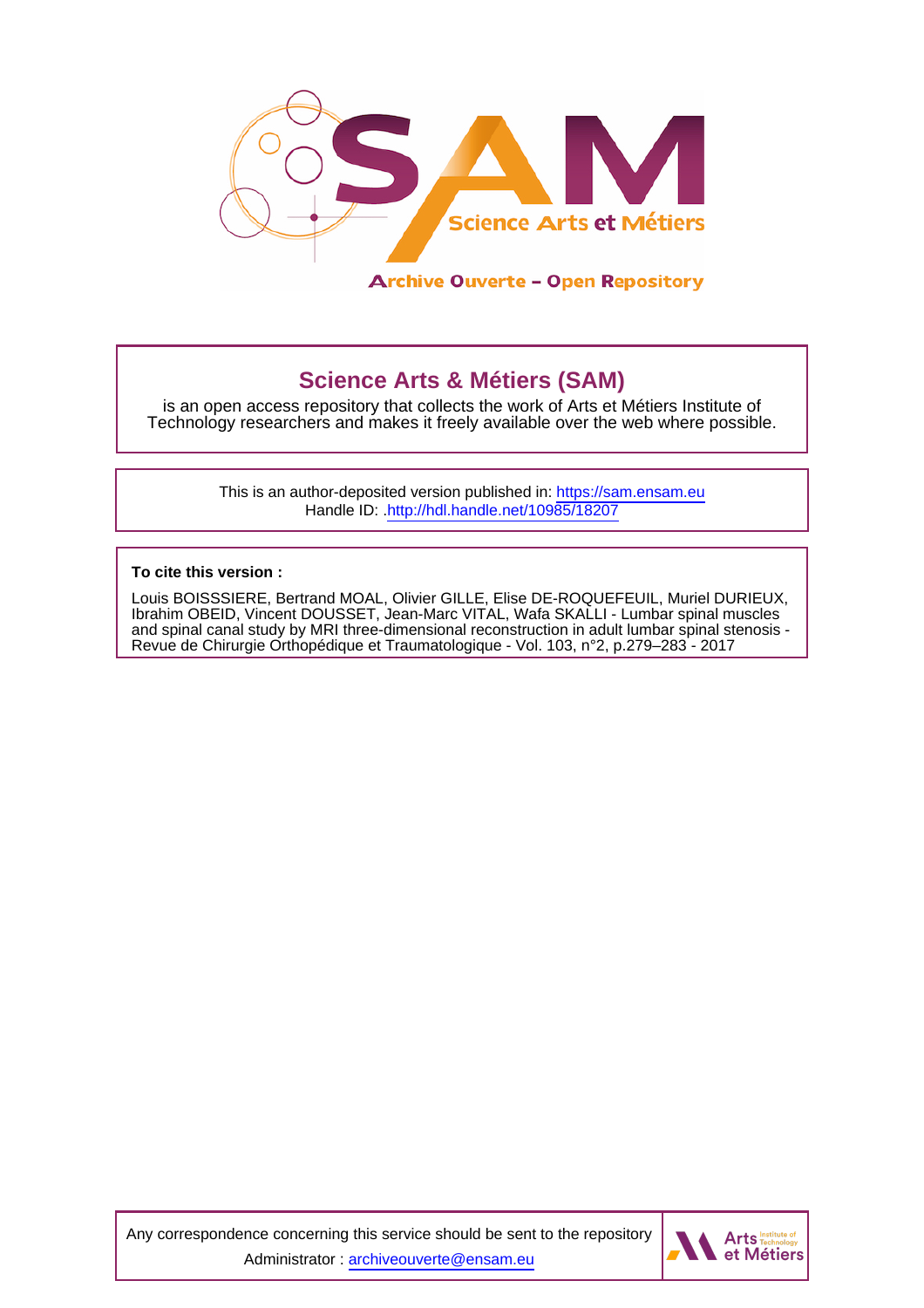## Lumbar spinal muscles and spinal canal study by MRI three-dimensional reconstruction in adult lumbar spinal stenosis

L. Boissière<sup>a,b,∗</sup>, B. Moal<sup>a</sup>, O. Gille<sup>b</sup>, E. De-Roquefeuil<sup>c</sup>, M. Durieux<sup>c</sup>, I. Obeid<sup>b</sup>, V. Dousset<sup>c</sup>, J.-M. Vital<sup>b</sup>, W. Skalli<sup>a</sup>

<sup>a</sup> Laboratory of Biomechanics, Arts et Métiers ParisTech, ENSAM, boulevard de l'Hôpital, 75013 Paris, France

<sup>b</sup> Spine Unit 1, Bordeaux University Hospital, place Amélie-Raba-Léon, 33076 Bordeaux, France

<sup>c</sup> Neuro-radiology Department, Bordeaux University Hospital, place Amélie-Raba-Léon, 33076 Bordeaux, France

Keywords: Lumbar spine Spinal stenosis MRI Three-dimension Muscle

## a b s t r a c t

Background: Lumbar spinal stenosis is degenerative disc disease most common manifestation. If stenosis degree seems poorly related to symptom severity, lumbar muscles role is recognized. Many studies report imaging methods, to analyze muscle volumes and fat infiltration (FI), but remain limited due to the difficulty to represent entire muscle volume variability. Recently a 3D muscle reconstruction protocol (using the deformation of a parametric specific object method (DPSO) and three-point Dixon images) was reported. It offers the ability to evaluate, muscles volumes and muscle FI.

Purpose: To describe, in a lumbar spinal stenosis population, muscle volumes, muscle FI and lumbar spinal canal volume with 3D MRI images reconstructions.

Materials and methods: Ten adults presenting L4–L5 lumbar stenosis, were included. After specific MRI protocol, three-dimensional, muscle and spinal canal, reconstructions were performed. Muscle (psoas and paraspinal muscles) volumes and fat infiltration (FI), the spinal canal volume, age, and height were correlated one to each other with Spearman correlation factor. An ANOVA was performed to evaluate the intervertebral level influence ( $P < 0.05$ ).

Results: Muscle volumes correlated with height ( $r = 0.68$  for psoas). Muscles FI correlated with age ( $r = 0.66$ ) for psoas) and lumbar spinal canal volume  $(r = 0.91)$ . Psoas and paraspinal volumes were maximum at L3–L4 level whereas FI increased from L1–L2 to L5–S1 level.

Discussion: These first results illustrate the importance to consider muscles entirely and report correlations between muscles FI, lumbar spinal canal volume and age; and between muscle volumes and patients height. Muscle degeneration seems more related to muscle FI than muscle volume. Level of evidence: 3.

## **1. Introduction**

Lumbar spinal stenosis (LSS) is degenerative disc disease most common manifestation, and induces neurologic claudication. Stenosis degree seems poorly related to symptom severity or functional impairment [\[1\]. I](#page-4-0)f nerve root direct compression is involved in physiopathology [\[2\], l](#page-4-0)umbar muscles role is also recognized in clinical manifestations [\[3\].](#page-4-0)

Muscle morphology influences muscle performance [\[4\],](#page-4-0) and muscle degeneration can be characterized by muscular atrophy and fatty tissue deposit  $[5,6]$ . Many studies report imaging methods, such as MRI or CT-scan, to appreciate it. However most studies assessing muscle cross-sectional areas (CSA) [\[7–9\],](#page-4-0) or measurement of muscle density [\[10\]](#page-4-0) are limited due to the difficulty to represent entire muscle volume variability [\[11\].](#page-4-0) Moreover significant modifications have been reported, in CSA studies, when slice orientation was modified  $[12]$ . Three-dimensional muscle reconstruction methods, via CT-scan [\[13\]](#page-4-0) or MRI [\[14\],](#page-4-0) have been performed but CT-scan provides an important radiation exposure, and T1-MRI sequences provide an inhomogeneity in the magnetic field making accurate fat infiltration (FI) quantification impossible.

Recently, Moal et al. [\[15\]](#page-4-0) reported a 3D muscle reconstruction protocol (using the deformation of a parametric specific object method [DPSO] and three-point Dixon images). It offers the ability to evaluate, muscles volumes and muscle FI, with MRI specific sequences.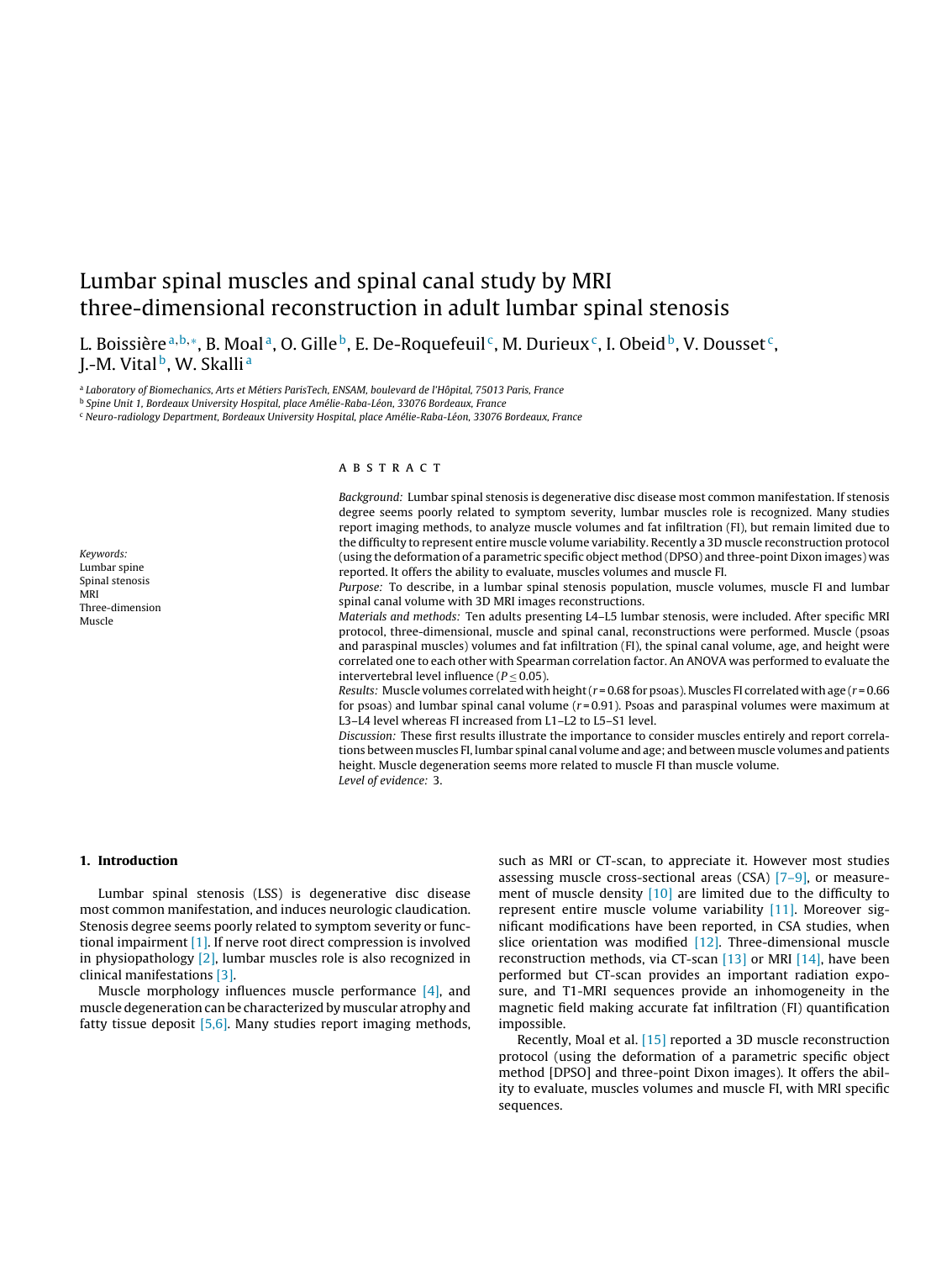The purpose of this study was to describe, in a lumbar spinal stenosis population, muscle volumes, muscle FI and lumbar spinal canal volume with 3D MRI images reconstructions.

## **2. Material and methods**

## 2.1. Patient selection

Inclusion criteria were adults, over 30 years old, with a symptomatic L4–L5 LSS, lasting for at least 12 weeks, and resisting to conservative treatment including painkillers and physiotherapy. Preponderance of symptoms should be radicular pain in one or both legs and walking difficulties.

Exclusion criteria were spinal instability identified on radiographies (spondylolisthesis, scoliosis), MRI cons-indication, prior spine surgery, neurologic and/or muscular disorders, and occlusive arterial disease.

Ten patients were included (5 men and 5 women) in the present study (age  $58.5 \pm 15$  years; range, 35-81 years; height  $167.2 \pm 8.8$  cm; range 155–179 cm; weight  $74.5 \pm 17$  kg; range 46–105 kg; BMI 26.5 ± 5 kg·m<sup>-2</sup>; range 19–35 kg·m<sup>-2</sup>). All patients gave informed consent for their clinical details andMRIto be used in the study. Patients were referred for a preoperative magnetic resonance imaging (MRI) and these were subsequently studied and measured.

#### 2.2. Measures and procedures [\[15\]](#page-4-0)

#### 2.2.1. MRI acquisition

All lumbar spine imaging were performed on a whole body MR system operating at 3.0T (General Electric<sup>®</sup>, Discovery MR750w). The imaging protocol included a T1-weighted turbo spin-echo (T1 TSE) sequence (TR/TE = 1220/11 ms, acquisition matrix =  $512° \times 84$ , in plane resolution =  $0.98° \times 0.98$  mm<sup>2</sup>, slice thickness = 5 mm, slice gap = 5 mm, parallel imaging acceleration factor (iPat) = 2, 40 slices, flip angle =  $150^\circ$ , bandwidth = 219 Hz/pixel, turbo factor = 5, acquisition time = 2:15 min) and a T1-weighted TSE sequence for applying the threepoint Dixon method [\[16–19\]](#page-4-0) (TR/TE = 829/15.7 ms, acquisition matrix =  $512° \times 384$ , in plane resolution =  $0.98° \times 0.98$  mm<sup>2</sup>, slice thickness = 5 mm, slice gap = 5 mm, iPat = 2, 40 slices, flip angle = 150◦, bandwidth = 315 Hz/pixel, turbo factor = 3, echo spacing = 15.7, acquisition time = 4:38 min). The scanner from the TSE images, for the three-point Dixon method, automatically generated water and Fat images. Both sequences had exactly the same slice position and orientation. Image volume covered the coccyx to the lumbar spine (Th12 vertebra) and was acquired in two stages. Total acquisition time was 30 min.

## 2.2.2. Muscles and lumbar spinal canal reconstructions (DPSO method) (Fig. 1)

Muscles of interest were psoas and spine extensor paraspinal muscles (multifidus, longissimus and ilio-costal-muscle). 3D muscle and spinal canal reconstructions were performed using Muscl'X software, custom software (Laboratory of Biomechanics, Arts et Métiers ParisTech, France) [\[13\]. T](#page-4-0)he reconstructions extended from the last slice before T12-L1 intervertebral disc to the union with iliac muscle for the psoas and to S2 for posterior paraspinal muscles and vertebral spinal canal. Using the axial MRI images, the software generated the 3D geometry of each muscle. The reconstruction technique was based on the DPSO algorithm as described in the literature [\[13\]. F](#page-4-0)or this method, Li et al. report an intraclass correlation factor greater then 0.83 indicating very good reliability for muscle reconstruction [\[20\]. T](#page-5-0)o our knowledge, lumbar spinal canal reconstruction has not been described. An inter- and intra-observer



Fig. 1. Psoas, paraspinal muscles and spinal canal contouring with the DPSO method.

reliability analysis was performed for the lumbar canal reconstruction. Two trained ratters performed the measures. The first ratter performed the measures twice with a two weeks interval.

#### 2.2.3. MRI parameters

Muscle volume, spinal canal volume and muscle fat infiltration percentage, were calculated for psoas and posterior paraspinal muscles. The reconstructions were also segmented for an analysis level by level. Segmentation sections for each intervertebral level were in between each MRI pediculo-transverse slice.

## 2.2.4. Statistical analysis

Wilcoxon test was used to compare muscle volumes, muscle FI and lumbar canal volume mean values. Spearman correlation coefficient was used to investigate the relationship between muscle volumes and FI percentage, lumbar spinal stenosis volume and morphometric parameters (age, height, weight, BMI). Friedman test was realized to evaluate the influence of intervertebral level. For lumbar canal reconstruction reliability analysis the intraclass correlation factor was calculated. For each statistical analysis, the level of significance was set at  $P \leq 0.05$ .

## **3. Results**

#### 3.1. Muscle volumes [\(Fig. 2\)](#page-3-0)

Psoas muscle (mean  $\pm$  SD) volume was 155  $\pm$  60 cm<sup>3</sup> (range 48–253). Posterior paraspinal muscle volume was  $400 \pm 78 \text{ cm}^3$ (244–494). The ratio between psoas and posterior paraspinal muscles was  $0.4 \pm 0.1$  (0.2–0.5). No significant differences were found between right and left muscles.

## 3.2. Muscular fat infiltration

Psoas muscle (mean  $\pm$  SD) FI was  $41 \pm 11\%$  (range 28-76). Posterior paraspinal muscles FI was  $44 \pm 12\%$  (26–69). The ratio between psoas and posterior paraspinal muscles was  $1 \pm 0.2$  (0.7–1.4). No significant differences were found between right and left muscles.

#### 3.3. Lumbar canal volume

The mean lumbar spinal canal volume was  $31.3 \pm 5.5$  cm<sup>3</sup> (range 21.4–41.2). Intraclass correlation coefficient for inter- and intraobserver reliability was 0.92 (0.90–0.95).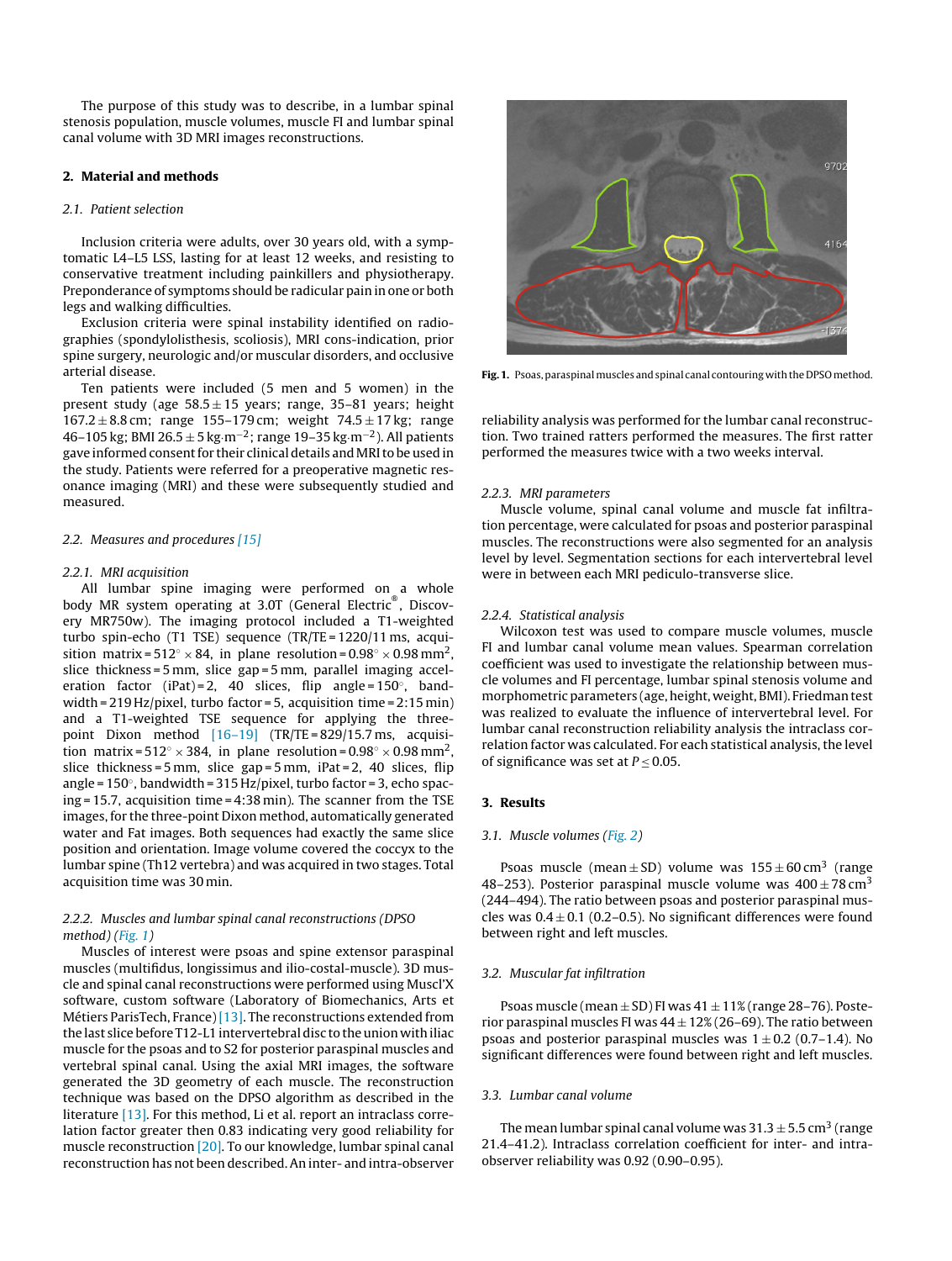<span id="page-3-0"></span>

**Fig. 2.** Psoas and paraspinal muscles right and left volumes.

#### **Table 1**

Statistical significant correlations for muscle volumes, fat infiltration and spinal canal volume.

| Spearman correlation factor | Psoas volume | Psoas fat infiltration | Paraspinal muscle volume | Paraspinal muscle<br>fat infiltration | Spinal canal volume |
|-----------------------------|--------------|------------------------|--------------------------|---------------------------------------|---------------------|
| Age                         |              | 0.66                   |                          | 0.68                                  | 0.7                 |
| Height                      | 0.68         |                        | 0.68                     |                                       |                     |
| Psoas volume                |              |                        | 0.86                     |                                       |                     |
| Psoas fat infiltration      |              |                        |                          | 0.82                                  | 0.89                |
| PSM volume                  | 0.86         |                        |                          |                                       |                     |
| PSM fat infiltration        |              | 0.82                   |                          |                                       | 0.91                |
| Spinal canal volume         |              | 0.89                   |                          | 0.91                                  |                     |



**Fig. 3.** Lumbar spinal canal volume according to intervertebral level.

## 3.4. Correlation analysis (Table 1)

Muscle volumes correlated with height  $(r=0.68$  for psoas and paraspinal muscles) and other muscle volumes  $(r=0.86)$ . Muscles FI correlated with age  $(r=0.66$  for psoas and 0.68 for paraspinal muscles), other muscles fat infiltration ( $r = 0.82$ ) and Lumbar spinal canal volume ( $r = 0.91$ ). All these correlations were statistically significant (P < 0.05). No significant correlations were found for weight and BMI.

## 3.5. Segmental analysis

#### 3.5.1. Spinal canal (Fig. 3)

The lumbar canal volume significantly  $(P < 0.01)$  decreased from L1–L2 to L5–S1 and was minimum at L4–L5 level.

#### 3.5.2. Psoas muscle

The psoas volume significantly  $(P < 0.01)$  increased from L1-L2 to L3–L4 and was maximum at L3–L4 level. The psoas fat infiltration significantly  $(P < 0.01)$  increased at each intervertebral level from L1–L2 to L5–S1.

#### 3.5.3. Posterior paraspinal muscles ([Fig. 4\)](#page-4-0)

The paraspinal muscles volume was maximum at L3–L4 level. Fat infiltration percentage significantly  $(P< 0.01)$  increased progressively from 35% at L1–L2 level to 55% at L5–S1 level.

#### **4. Discussion**

Lumbar spine muscles imaging description has widely been described, but three-dimensional MRI studies remain limited. It offers the ability to study a muscle entirely without any radiation exposure. The protocol used in this study, with Dixon acquisitions, was previously reported and permits a quantitative and qualitative muscle characterization [\[15\].](#page-4-0) If muscle importance in degenerative lumbar spine seems admitted, its relationship with lumbar spinal stenosis remains controversial. To our knowledge, no threedimensional studies evaluating lumbar spinal muscles and lumbar vertebral canal were reported. The main purpose of this study was to study together lumbar muscles and lumbar vertebral canal and investigate possible relationships. Despite some limits concerning the number of included patients, and control group absence, several conclusions can be drawn.

Muscle volumes correlated with height ( $r = 0.68$ ) but not age, weight or BMI. This is in contrast with most CSA studies were correlation between muscle volumes and age were reported [\[21,22\].](#page-5-0) On the opposite Valentin et al., in a tridimensional reconstruction study, concluded that the effect of age cannot be generalized across all muscles [\[23\]. T](#page-5-0)hese findings underline the interest of studying entire muscles as CSA studies only consider muscle surface. Muscle volume appears more as a morphologic parameter. In this cohort, height and sex are highly correlated ( $r = 0.88$ ) introducing a potential bias. Indeed no multivariate analysis can be performed, but the relationship between muscle volume's and height is in accordance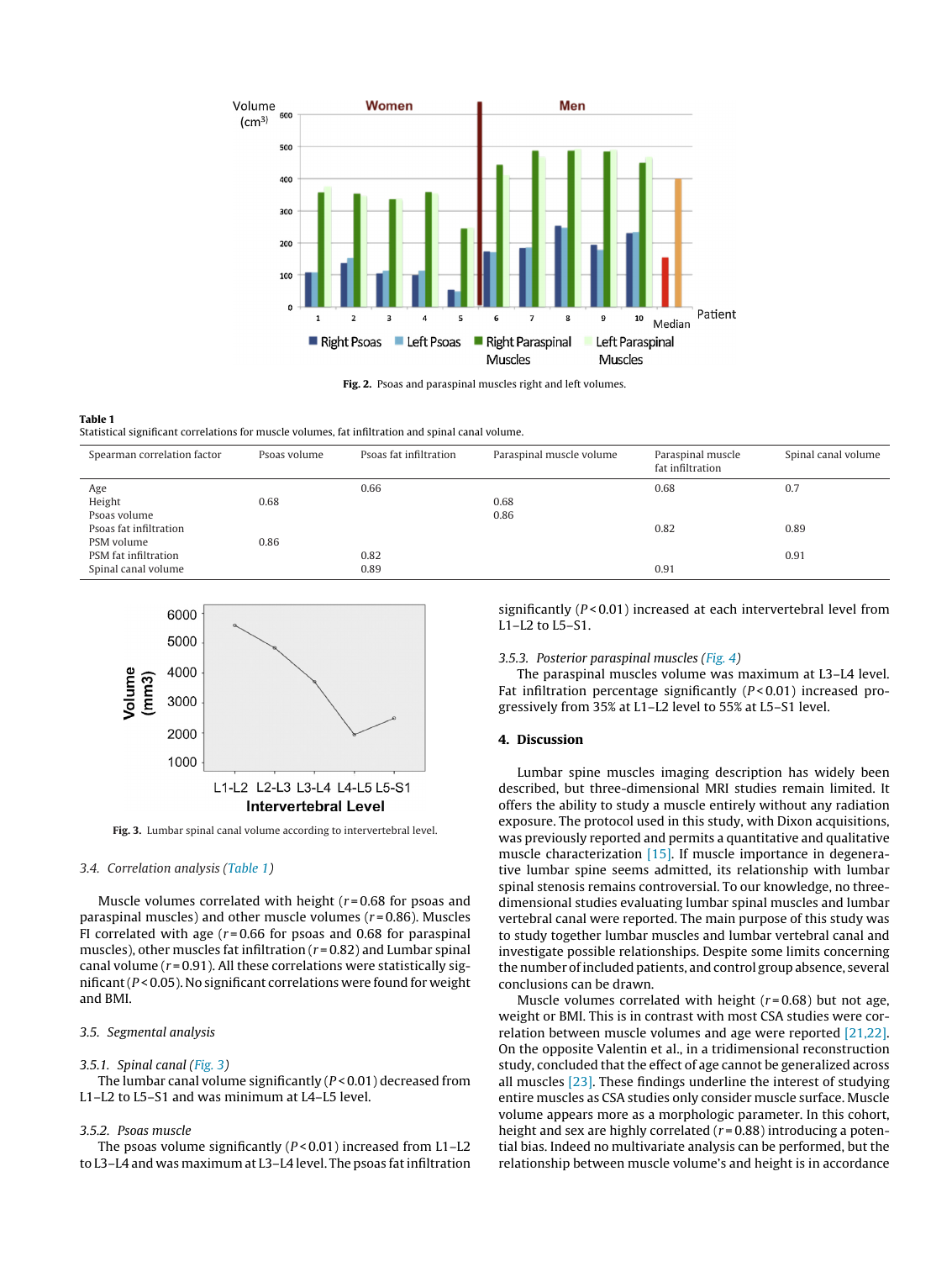<span id="page-4-0"></span>

**Fig. 4.** Paraspinal muscles volume and fat infiltration percentage according to intervertebral level.

with previous literature reports [15,24]. Further studies including a larger number of patients should be performed, to investigate the age-muscle volume relationship and the influence of sex and height on muscle volumes. Another limit that could be pointed out is the patient's physical activity that was not taken into account in this study.

If muscle volume did not correlate with age, muscle FI was significantly correlated with age ( $r = 0.66$  for psoas and  $r = 0.68$  for paraspinal muscles), underlining that muscle FI takes part, or is a consequence, of degenerative processes. Increased muscle FI has been associated with ageing and low back pain [\[25\], b](#page-5-0)ut studies on muscle FI produced inconsistent results. Fortin et al. [\[26\]](#page-5-0) reported a modest and inconsistent effect of age on muscle composition. These disparities could be explained by the different measuring methods used. Magnetic field inhomogeneity's making accurate FI quantification impossible was reported for MRI sequences  $[14]$ . MRI protocol using three-point Dixon images eliminates inhomogeneity to obtain reliable muscle FI quantification. Muscle FI and age highly correlate with lumbar spinal canal volume. To our knowledge, this is the first published study evaluating lumbar spinal canal volume and its relationship with muscle volumes and muscle FI. If lumbar canal volume correlated with age, it is mostly related with muscle FI ( $r = 0.9$ ). These finding open a new field of investigations. Indeed muscle FI has been associated with clinical functional scores [\[27\], a](#page-5-0)nd no correlation was found between the importance of LSS and functional scores [\[28\]. T](#page-5-0)hese reports seem contradictory considering the relationship between muscle FI and LSS. Correlations between these two parameters agree with literature report. Indeed Chen et al. [\[27\]](#page-5-0) reported differential muscle changes in unilateral chronic compressions. These preliminary results should be enhanced with a larger cohort to investigate more precisely the relationship between age, lumbar canal volume and muscle FI.

Studying the entire muscles made a proper segmental analysis possible to evaluate the intervertebral level influence. LSS severity was maximal at L4–L5 level, underlining the consistency with inclusion criteria. Lumbar canal volume and muscle volume appear as morphologic parameters depending on patient's anatomy. Muscle volume was maximal at L3–L4 level, and lumbar canal volume decreased with intervertebral level. Muscle FI also decreased with intervertebral level. These findings are similar with disc degeneration processes with a maximum at L5–S1 level and a minimum at L1-L2 level. D'Hooge et al.  $[29]$  reported similar findings with increased muscle degeneration at the lower levels.

## **5. Conclusion**

This study, with an original three-dimensional reconstruction method, reports correlations between muscle volumes and height and between muscle FI, age and lumbar spinal canal volume. Muscle FI was maximum at the lower spine levels and decreased progressively. Despite the small number of patients included, muscle FI seems more related to muscle degeneration than muscle volume.

#### **Disclosure of interest**

The authors declare that they have no competing interest.

## **References**

- [1] [Backstrom](http://refhub.elsevier.com/S1877-0568(17)30006-3/sbref0150) [KM,](http://refhub.elsevier.com/S1877-0568(17)30006-3/sbref0150) [Whitman](http://refhub.elsevier.com/S1877-0568(17)30006-3/sbref0150) [JM,](http://refhub.elsevier.com/S1877-0568(17)30006-3/sbref0150) [Flynn](http://refhub.elsevier.com/S1877-0568(17)30006-3/sbref0150) [TW.](http://refhub.elsevier.com/S1877-0568(17)30006-3/sbref0150) [Lumbar spinal stenosis-diagnosis and](http://refhub.elsevier.com/S1877-0568(17)30006-3/sbref0150) [management of the aging spine.](http://refhub.elsevier.com/S1877-0568(17)30006-3/sbref0150) [Man](http://refhub.elsevier.com/S1877-0568(17)30006-3/sbref0150) [Ther 2011;16:308](http://refhub.elsevier.com/S1877-0568(17)30006-3/sbref0150)–[17.](http://refhub.elsevier.com/S1877-0568(17)30006-3/sbref0150)
- [Brish A, Lerner](http://refhub.elsevier.com/S1877-0568(17)30006-3/sbref0155) [MA,](http://refhub.elsevier.com/S1877-0568(17)30006-3/sbref0155) [Braham J. Intermittent claudication from compression of](http://refhub.elsevier.com/S1877-0568(17)30006-3/sbref0155) [cauda equina by a narrowed spinal canal. J Neurosurg](http://refhub.elsevier.com/S1877-0568(17)30006-3/sbref0155) [1964;21:207](http://refhub.elsevier.com/S1877-0568(17)30006-3/sbref0155)–[11.](http://refhub.elsevier.com/S1877-0568(17)30006-3/sbref0155)
- [3] [Sullivan MS. Back support mechanisms during manual lifting. Phys Ther](http://refhub.elsevier.com/S1877-0568(17)30006-3/sbref0160) [1989;69:38](http://refhub.elsevier.com/S1877-0568(17)30006-3/sbref0160)–[45.](http://refhub.elsevier.com/S1877-0568(17)30006-3/sbref0160)
- [4] [Gibbons LE, Latikka P, Videman T, Manninen H, Battie MC. The association](http://refhub.elsevier.com/S1877-0568(17)30006-3/sbref0165) [of trunk muscle cross-sectional area and magnetic resonance image parame](http://refhub.elsevier.com/S1877-0568(17)30006-3/sbref0165)[ters with isokinetic and psychophysical lifting strength and static back muscle](http://refhub.elsevier.com/S1877-0568(17)30006-3/sbref0165) [endurance in men. J Spinal Disord](http://refhub.elsevier.com/S1877-0568(17)30006-3/sbref0165) [1997;10:398–403.](http://refhub.elsevier.com/S1877-0568(17)30006-3/sbref0165)
- [5] [Hicks GE, Simonsick](http://refhub.elsevier.com/S1877-0568(17)30006-3/sbref0170) [EM,](http://refhub.elsevier.com/S1877-0568(17)30006-3/sbref0170) [Harris TB, Newman AB, Weiner DK, Nevitt](http://refhub.elsevier.com/S1877-0568(17)30006-3/sbref0170) [MA,](http://refhub.elsevier.com/S1877-0568(17)30006-3/sbref0170) [et al.](http://refhub.elsevier.com/S1877-0568(17)30006-3/sbref0170) [Cross-sectional associations between trunkmuscle composition, back pain, and](http://refhub.elsevier.com/S1877-0568(17)30006-3/sbref0170) [physical function in the health, aging and body composition study. J Gerontol](http://refhub.elsevier.com/S1877-0568(17)30006-3/sbref0170) [A Biol Sci](http://refhub.elsevier.com/S1877-0568(17)30006-3/sbref0170) [Med](http://refhub.elsevier.com/S1877-0568(17)30006-3/sbref0170) [Sci 2005;60:882–7.](http://refhub.elsevier.com/S1877-0568(17)30006-3/sbref0170)
- [6] [Kamath S, Venkatanarasimha N, Walsh](http://refhub.elsevier.com/S1877-0568(17)30006-3/sbref0175) [MA,](http://refhub.elsevier.com/S1877-0568(17)30006-3/sbref0175) [Hughes](http://refhub.elsevier.com/S1877-0568(17)30006-3/sbref0175) [PM. MRI](http://refhub.elsevier.com/S1877-0568(17)30006-3/sbref0175) [appearance of](http://refhub.elsevier.com/S1877-0568(17)30006-3/sbref0175) [muscle denervation. Skeletal Radiol 2008;37:397–404.](http://refhub.elsevier.com/S1877-0568(17)30006-3/sbref0175)
- [Barker KL, Shamley DR, Jackson D. Changes in the cross-sectional area of mul](http://refhub.elsevier.com/S1877-0568(17)30006-3/sbref0180)[tifidus and psoas in patients with unilateral back pain: the relationship to pain](http://refhub.elsevier.com/S1877-0568(17)30006-3/sbref0180) [and disability. Spine \(Phila Pa 1976\) 2004;29:E515–9.](http://refhub.elsevier.com/S1877-0568(17)30006-3/sbref0180)
- [8] [Dangaria TR, Naesh O. Changes in cross-sectional area of psoas major mus](http://refhub.elsevier.com/S1877-0568(17)30006-3/sbref0185)[cle in unilateral sciatica caused by disc herniation. Spine \(Phila Pa 1976\)](http://refhub.elsevier.com/S1877-0568(17)30006-3/sbref0185) [1998;23:928–31.](http://refhub.elsevier.com/S1877-0568(17)30006-3/sbref0185)
- [9] [Gille O, de Seze](http://refhub.elsevier.com/S1877-0568(17)30006-3/sbref0190) [MP,](http://refhub.elsevier.com/S1877-0568(17)30006-3/sbref0190) [Guerin P, Jolivet E, Vital](http://refhub.elsevier.com/S1877-0568(17)30006-3/sbref0190) [JM,](http://refhub.elsevier.com/S1877-0568(17)30006-3/sbref0190) [Skalli](http://refhub.elsevier.com/S1877-0568(17)30006-3/sbref0190) [W.](http://refhub.elsevier.com/S1877-0568(17)30006-3/sbref0190) [Reliability of](http://refhub.elsevier.com/S1877-0568(17)30006-3/sbref0190) [magnetic resonance imaging measurements of the cross-sectional area of](http://refhub.elsevier.com/S1877-0568(17)30006-3/sbref0190) [the muscle contractile and non-contractile components. Surg Radiol Anat](http://refhub.elsevier.com/S1877-0568(17)30006-3/sbref0190) [2011;33:735](http://refhub.elsevier.com/S1877-0568(17)30006-3/sbref0190)–[41.](http://refhub.elsevier.com/S1877-0568(17)30006-3/sbref0190)
- [10] [Danneels LA, Vanderstraeten GG, Cambier DC, Witvrouw EE, De Cuyper HJ. CT](http://refhub.elsevier.com/S1877-0568(17)30006-3/sbref0195) [imaging of trunk muscles in chronic low back pain patients and healthy control](http://refhub.elsevier.com/S1877-0568(17)30006-3/sbref0195) [subjects. Eur Spine J 2000;9:266](http://refhub.elsevier.com/S1877-0568(17)30006-3/sbref0195)–[72.](http://refhub.elsevier.com/S1877-0568(17)30006-3/sbref0195)
- [11] [Tracy BL, Ivey](http://refhub.elsevier.com/S1877-0568(17)30006-3/sbref0200) [FM,](http://refhub.elsevier.com/S1877-0568(17)30006-3/sbref0200) [Jeffrey Metter E, Fleg JL, Siegel EL, Hurley BF. A more efficient](http://refhub.elsevier.com/S1877-0568(17)30006-3/sbref0200) [magnetic resonance imaging-based strategy for measuring quadriceps muscle](http://refhub.elsevier.com/S1877-0568(17)30006-3/sbref0200) [volume. Med Sci Sports Exerc 2003;35:425](http://refhub.elsevier.com/S1877-0568(17)30006-3/sbref0200)–[33.](http://refhub.elsevier.com/S1877-0568(17)30006-3/sbref0200)
- [12] [Henderson L, Kulik G, Richarme D, Theumann N, Schizas C. Is spinal stenosis](http://refhub.elsevier.com/S1877-0568(17)30006-3/sbref0205) [assessment dependent on slice orientation? A magnetic resonance imaging](http://refhub.elsevier.com/S1877-0568(17)30006-3/sbref0205) [study. Eur Spine J 2012;21\(Suppl. 6\):S760](http://refhub.elsevier.com/S1877-0568(17)30006-3/sbref0205)–[4.](http://refhub.elsevier.com/S1877-0568(17)30006-3/sbref0205)
- [13] [Jolivet E, Daguet E, Pomero V, Bonneau D, Laredo JD, Skalli](http://refhub.elsevier.com/S1877-0568(17)30006-3/sbref0210) [W.](http://refhub.elsevier.com/S1877-0568(17)30006-3/sbref0210) [Volumic patient](http://refhub.elsevier.com/S1877-0568(17)30006-3/sbref0210)[specific reconstruction of muscular system based on a reduced dataset of](http://refhub.elsevier.com/S1877-0568(17)30006-3/sbref0210) [medical images. Comput Methods Biomech Biomed Engin 2008;11:281](http://refhub.elsevier.com/S1877-0568(17)30006-3/sbref0210)–[90.](http://refhub.elsevier.com/S1877-0568(17)30006-3/sbref0210)
- [14] [Sudhoff I, de Guise JA, Nordez A, Jolivet E, Bonneau D, Khoury V, et al. 3D](http://refhub.elsevier.com/S1877-0568(17)30006-3/sbref0215)[patient-specific geometry of themuscles involved in kneemotion from selected](http://refhub.elsevier.com/S1877-0568(17)30006-3/sbref0215) [MRI](http://refhub.elsevier.com/S1877-0568(17)30006-3/sbref0215) [images.](http://refhub.elsevier.com/S1877-0568(17)30006-3/sbref0215) [Med](http://refhub.elsevier.com/S1877-0568(17)30006-3/sbref0215) [Biol Eng Comput 2009;47:579–87.](http://refhub.elsevier.com/S1877-0568(17)30006-3/sbref0215)
- [15] [Moal B, Bronsard N, Raya JG, Vital](http://refhub.elsevier.com/S1877-0568(17)30006-3/sbref0220) [JM,](http://refhub.elsevier.com/S1877-0568(17)30006-3/sbref0220) [Schwab F, Skalli](http://refhub.elsevier.com/S1877-0568(17)30006-3/sbref0220) [W,](http://refhub.elsevier.com/S1877-0568(17)30006-3/sbref0220) [et al. Volume and fat](http://refhub.elsevier.com/S1877-0568(17)30006-3/sbref0220) [infiltration of spino-pelvic musculature in adults with spinal deformity. World](http://refhub.elsevier.com/S1877-0568(17)30006-3/sbref0220) [J Orthop 2015;6:727–37.](http://refhub.elsevier.com/S1877-0568(17)30006-3/sbref0220)
- [16] [Dixon](http://refhub.elsevier.com/S1877-0568(17)30006-3/sbref0225) [WT.](http://refhub.elsevier.com/S1877-0568(17)30006-3/sbref0225) [Simple proton spectroscopic imaging. Radiology 1984;153:189–94.](http://refhub.elsevier.com/S1877-0568(17)30006-3/sbref0225)
- [17] [Glover GH, Schneider E. Three-point Dixon technique for true water/fat decom](http://refhub.elsevier.com/S1877-0568(17)30006-3/sbref0230)[position with B0 inhomogeneity correction. Magn Reson](http://refhub.elsevier.com/S1877-0568(17)30006-3/sbref0230) [Med](http://refhub.elsevier.com/S1877-0568(17)30006-3/sbref0230) [1991;18:371–83.](http://refhub.elsevier.com/S1877-0568(17)30006-3/sbref0230)